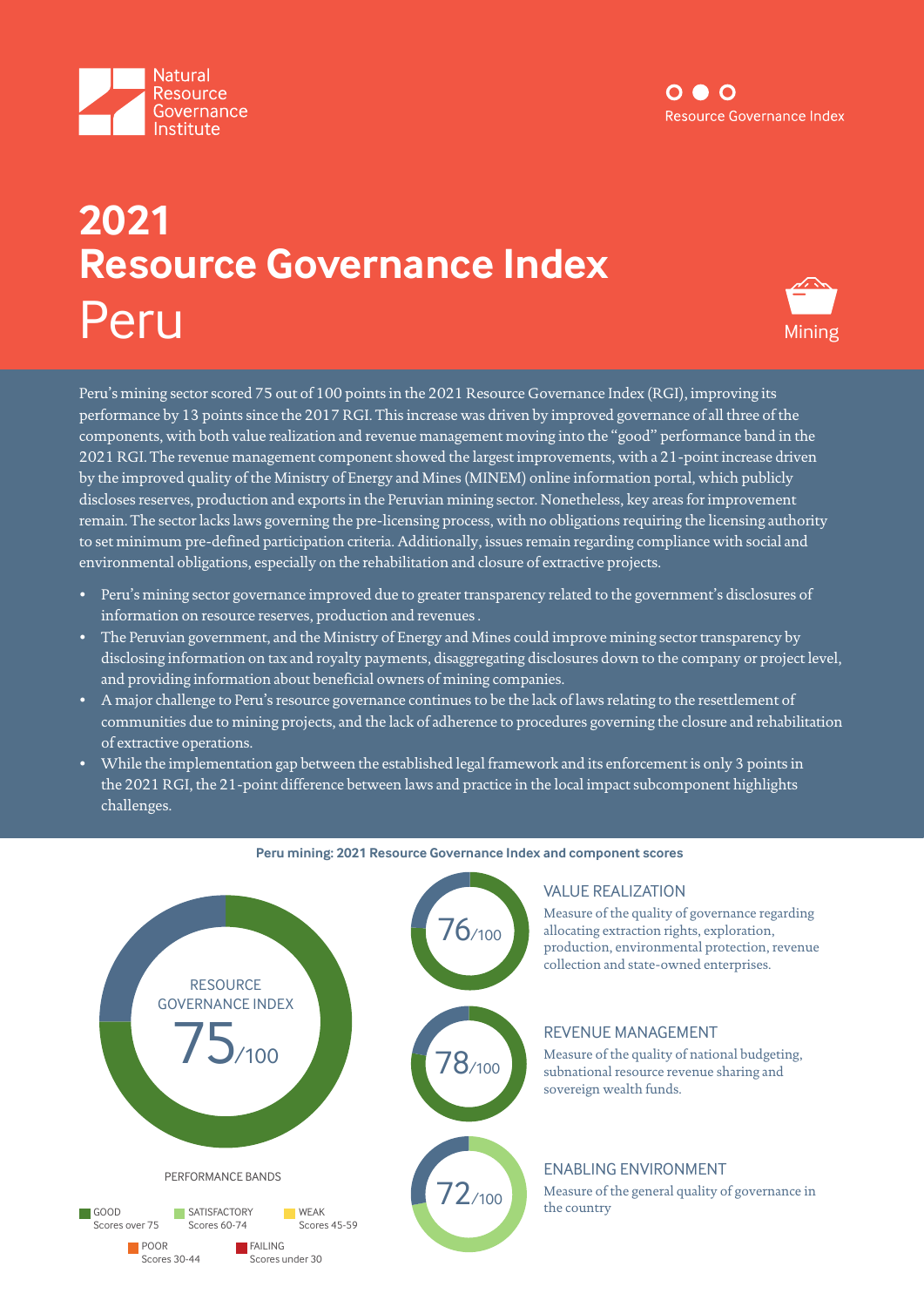# **RESOURCE GOVERNANCE INDEX RESULTS SUMMARY**

#### **Greater transparency and access to public sector information drives Peru's 2021 RGI score improvements**

Peru is the [world's second-largest copper producer](https://pubs.usgs.gov/periodicals/mcs2021/mcs2021-copper.pdf), with significant production of gold, silver and zinc. The metals and mining sector accounted for [62.5 percent of Peru's](http://www.minem.gob.pe/minem/archivos/file/Mineria/PUBLICACIONES/VARIABLES/2021/BEM 04-2021.pdf) exports in the first quarter of 2021. Peru's mining sector stands at a crossroads. With reserves of a range of critical minerals, including lithium and manganese, the prospect of a new boom driven by the demands of the energy transition mean that Peru must ensure that foundations of strong resource governance are in place to enable benefits from resource revenues to spread across Peruvian society. Peru's government must ensure not to repeat past mistakes, especially relating to environmental and social impacts, and must uphold key standards.

Peru scored 75 points in the 2021 RGI, moving into the "good" performance band. Substantive improvements were observed in the national budgeting subcomponent, where Peru scored 99 points out of 100, registering a 29-point increase since the 2017 RGI. The score reflects the quality of the Ministry of Energy and Mines (MINEM) online data portal, as well as the web portal Mapa Inversiones Perú País Minero, which, since being established in 2020 makes additional information available in a user-friendly and accessible way. This is also reflected in the improved score in the open data subcomponent, which has increased to 79 points in the 2021 RGI.

|                                                | 2017 RGI Score | 2021 RGI Score       | Trend          |
|------------------------------------------------|----------------|----------------------|----------------|
| <b>RGI COMPOSITE SCORE</b>                     | 62             | 75                   | 13             |
| <b>VALUE REALIZATION</b>                       | 68             | 76                   | 8              |
| Licensing                                      | 59             | 64                   | 5              |
| Taxation                                       | 64             | 86                   | 22             |
| Local impact                                   | 82             | 79                   | $-3$           |
| State-owned enterprises                        | $\blacksquare$ | $\ddot{\phantom{a}}$ | $\cdot$        |
| <b>REVENUE MANAGEMENT</b>                      | 57             | 78                   | 21             |
| National budgeting                             | 70             | 99                   | 29             |
| Subnational resource revenue sharing           | 31             | 62                   | 31             |
| Sovereign wealth funds                         | 69             | 73                   | $\overline{4}$ |
| <b>ENABLING ENVIRONMENT</b>                    | 62             | 72                   | 10             |
| Voice and accountability                       | 80             | 82                   | $\overline{2}$ |
| Government effectiveness                       | 59             | 70                   | 11             |
| Regulatory quality                             | 85             | 89                   | $\overline{4}$ |
| Rule of law                                    | 57             | 56                   | $-1$           |
| Control of corruption                          | 56             | 58                   | $\overline{2}$ |
| Political stability and<br>absence of violence | 55             | 69                   | 14             |
| Open data                                      | 39             | 79                   | 40             |
| LAW                                            | 64             | 80                   | 16             |
| <b>PRACTICE</b>                                | 65             | 77                   | 12             |
| GAP (PRACTICE LESS LAW)                        | $\mathbf{1}$   | $-3$                 | $-4$           |

#### Peru's 2017 RGI and 2021 RGI scores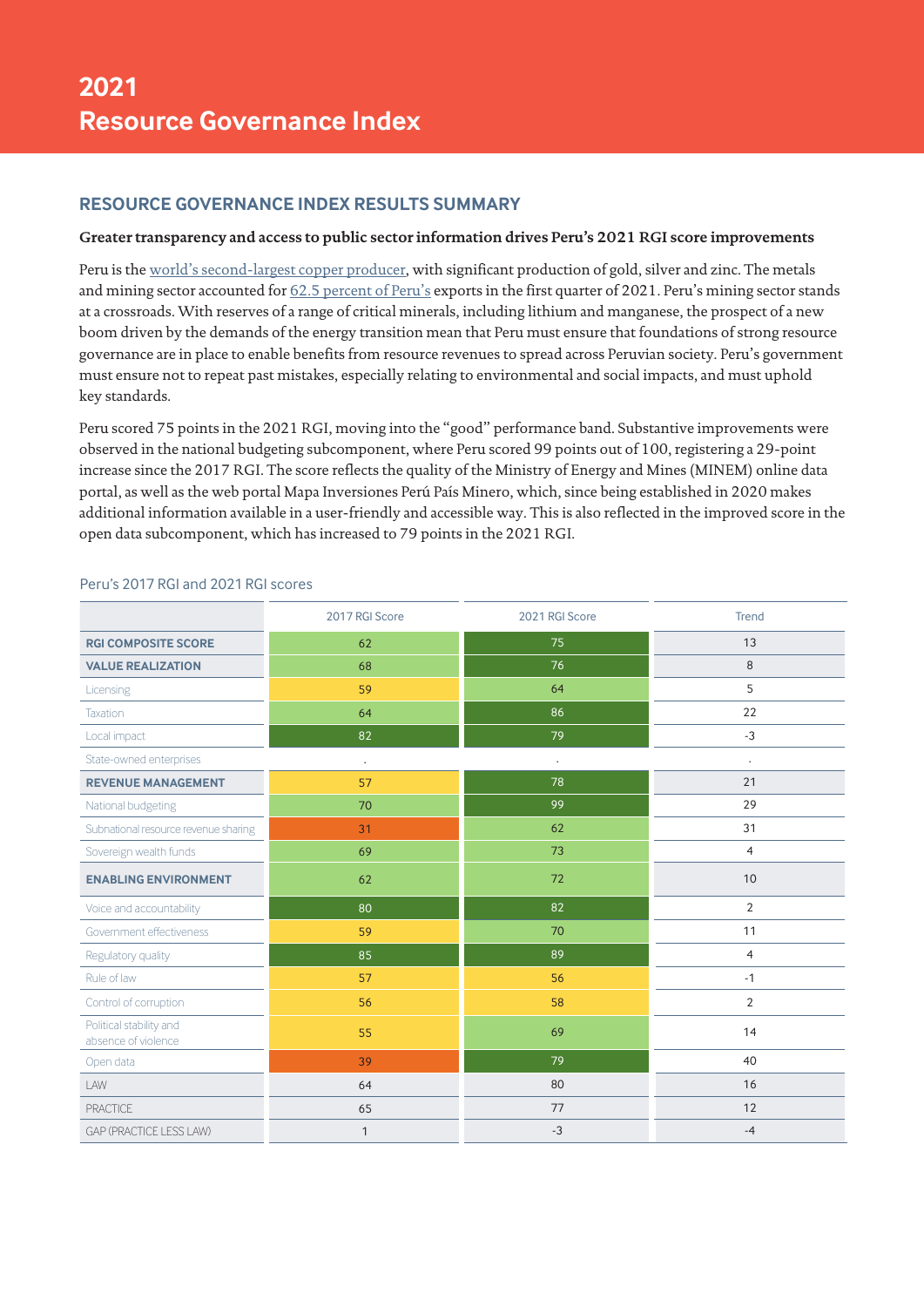While Peru's enabling environment improved by 10 points in the 2021 RGI and now places firmly within the satisfactory performance band, the weak scores in rule of law and control of corruption subcomponents present issues. Resource governance can only thrive if embedded in strong overall governance systems, and Peru must work to ensure the rule of law is respected, and corruption mitigated to allow the benefits from the mining sector to flow to Peru's citizens.

## **VALUE REALIZATION**

#### **Issues remain with laws and disclosures of beneficial ownership information and disaggregation of tax and royalty payments**

In the value realization component, Peru's mining sector scored 76 points, an increase of 8 points compared to the 2017 RGI. One key improvement was greater transparency relating to public officials' disclosures of assets held in mining companies. The central government's Emergency Decree No. 020-2019 requires public officials to submit a sworn asset disclosure, obliging them to disclose information on public or private entities in which they hold equity, both in Peru and abroad. However there remains a broader issue regarding the beneficial owners of mining companies, where there has been no progress since the 2017 RGI. The government must establish laws requiring the disclosure of beneficial ownership information, to improve transparency of the sector and meet the country's commitments to the Extractive Industries Transparency Initiative (EITI), of which Peru has been a member since 2012.

To improve resource governance, the government of Peru also needs to ensure the publication of disaggregated data on tax and royalty payments by companies to the Peruvian government. The National Superintendency of Customs and Tax Administration (SUNAT) publishes aggregate information on the payment of taxes and royalties for the entire sector in its periodical [Nota Tributaria](https://www.sunat.gob.pe/estadisticasestudios/ingresos-recaudados.html). However, these payments should be disaggregated by company, and preferably by project. This information is very relevant when it comes to analyzing the sector's contribution to both the national and subnational economy, since 50 percent of the corporate income tax is transferred to regional governments and municipalities in resource-producing areas. Disaggregated payments information would enable the citizens and subnational governments to estimate the resources to be included in fiscal budgets for the following year.

An example of the kind of analysis that can be carried out with this information was published by Grupo Propuesta Ciudadana using data from six mining companies whose payment information is available as they are listed on the Lima Stock Exchange. Peru's EITI membership also requires the Peruvian government to disclose disaggregated payments data, but so far that information is only available for 2016, and no more recent disclosures are available.

Peru obtains a poor score in the pre-licensing process. In questions related to the rules and practices on pre-licensing rounds ("concessions" in Peru), the country obtained 0 points, as it did in the 2017 RGI. In Peru, mining licenses are granted by way of an administrative procedure, but the government does not publish the criteria which companies must meet in order to participate in licensing rounds. Therefore, there are no prerequisites besides the requirement that companies present the petitioner's basic identity information, and the requested area's coordinates. The Peruvian licensing authority must publish firm pre-licensing criteria to ensure that companies with a record of non-compliance in other countries, or without the ability to operate in the relevant geological conditions, are screened against technical and financial criteria.

Peru could learn from the experience of Colombia. The National Mining Agency has begun to implement "mining" [rounds" in areas with high mining potential called "strategic mining areas."](https://www.larepublica.co/economia/anm-publico-las-cuatro-areas-estrategicas-mineras-de-la-primera-ronda-minera-2021-3131174) To access these areas, companies must meet both technical and financial minimum requirements in order to submit offers. The agency conducts a bidding process before it awards any contracts.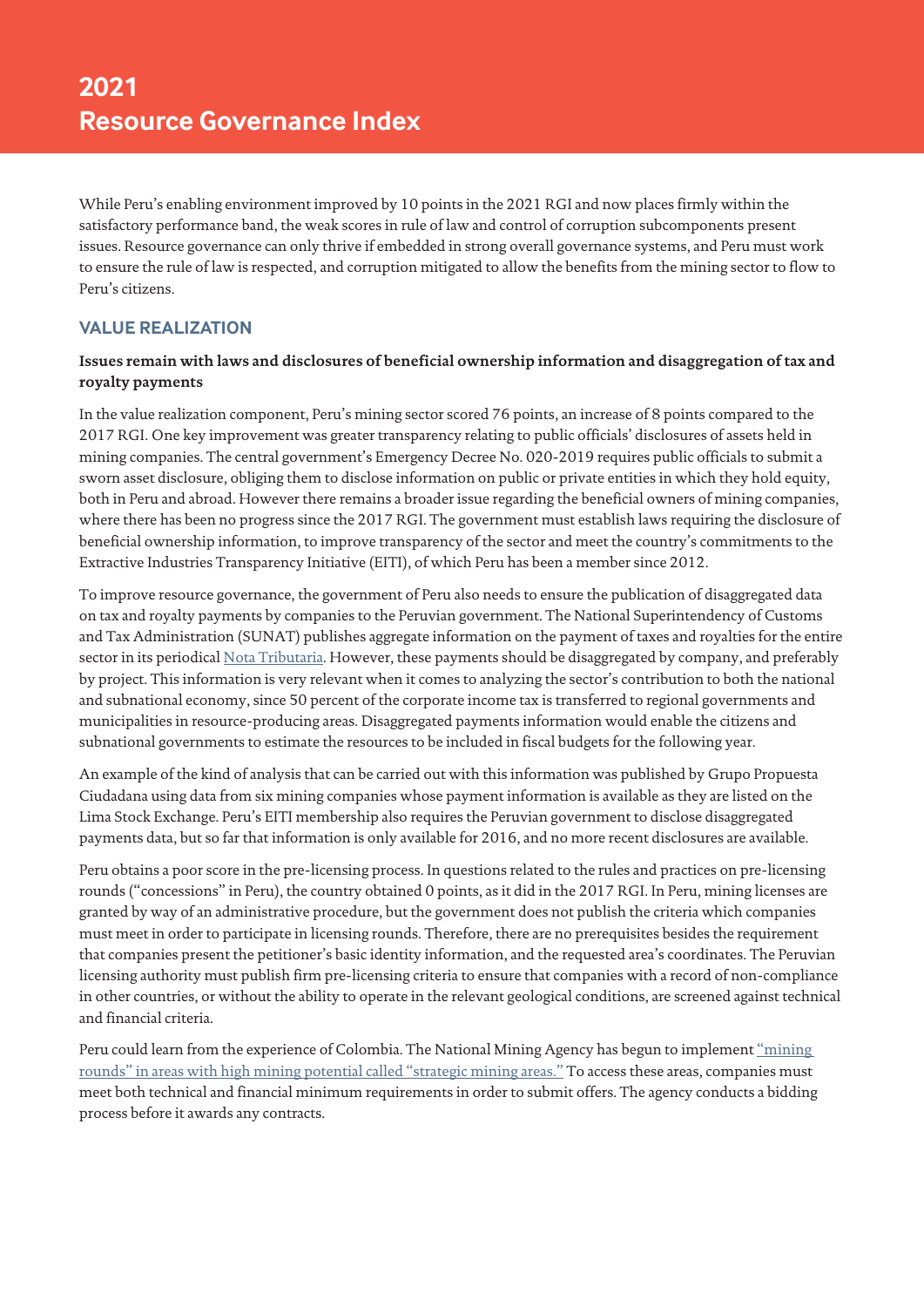## **LAW AND PRACTICE SCORES**

## **The implementation gap and the weaknesses in the execution of the environmental and social regulatory framework warrants attention**

The implementation gap is the difference between the quality of a regulatory framework (where one exists) and the enforcement of the regulations. While the average implementation gap for Peru is small (3 points), the gap between laws governing local impacts of mining and their enforcement is notable.



#### Peru's 2021 RGI law and practice scores

Although the local impact subcomponent classifies as satisfactory given improvements in recent decades of legal requirements on environmental protection, the implementation gap between established laws and enforcement is 21 points. Regarding compliance with mine closure measures, a legal framework exists, but it has not been adequately enforced by the government's supervisory body. Additionally, the absence of a regulatory framework for the resettlement of communities affected by mining projects remains a significant governance problem in Peru's mining sector.